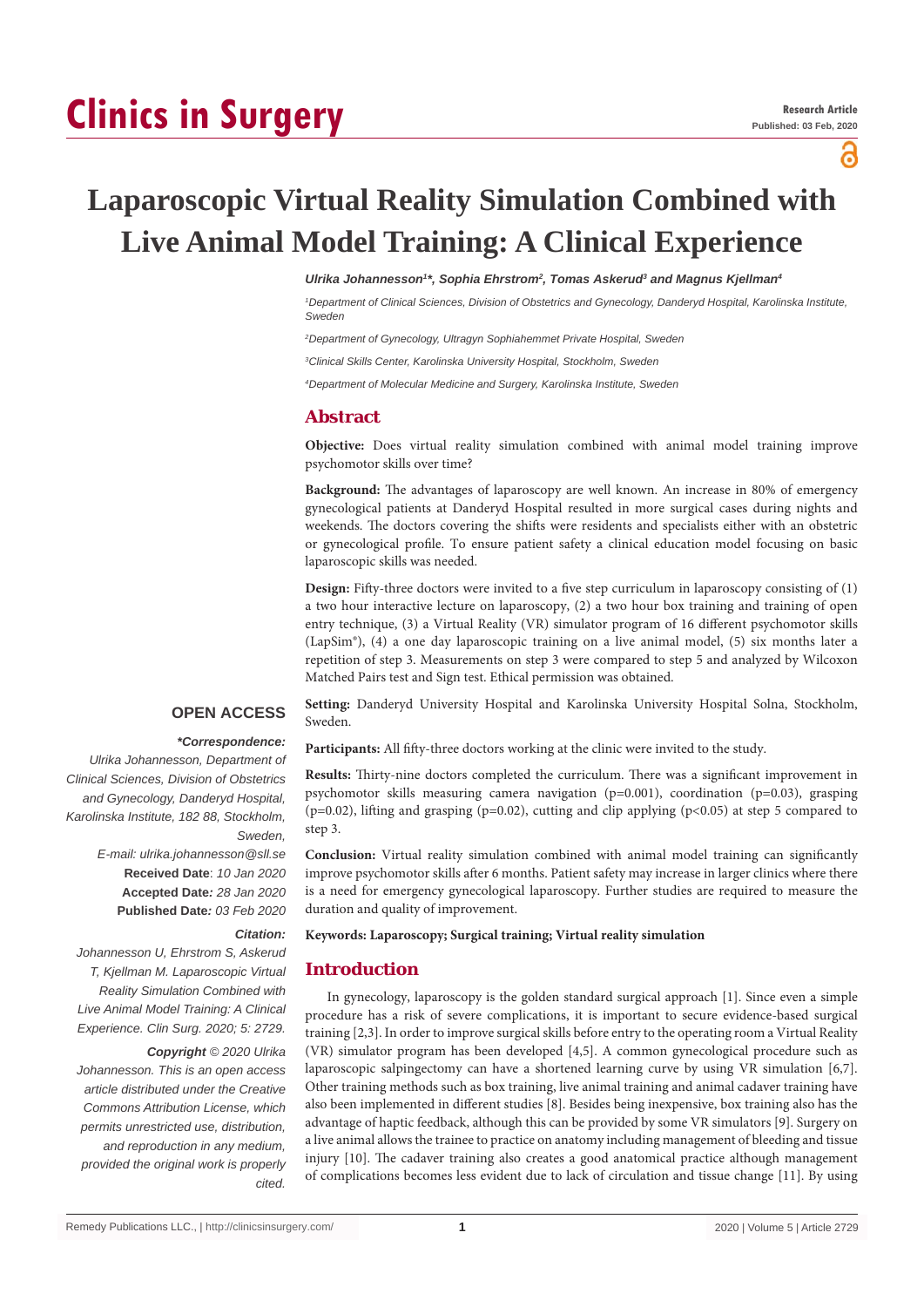| Task                                 | Score         | Time<br>(sec) | PathLength (mm)  | Angular Path<br>(mm) | Stretch<br>damage | <b>Tissue</b><br>damage | <b>Blood loss</b><br>(liters) | P values<br>(comparison between<br>step 3 and 5)                                                                                     |
|--------------------------------------|---------------|---------------|------------------|----------------------|-------------------|-------------------------|-------------------------------|--------------------------------------------------------------------------------------------------------------------------------------|
| Camera Navigation 1<br>Step 3        | 76 (61-86)    | 77 (49-102)   | $1.3(1.0 - 2.2)$ | 472 (328-920)        | <b>NA</b>         | <b>NA</b>               | <b>NA</b>                     |                                                                                                                                      |
| <b>Camera Navigation 1</b><br>Step 5 | 76 (61-86)    | 77 (49-102)   | $1.4(1.0-2.2)$   | 505 (288-788)        | <b>NA</b>         | <b>NA</b>               | <b>NA</b>                     | ns                                                                                                                                   |
| Camera Navigation 2<br>Step 3        | 59 (47-74)    | 97 (60-139)   | $2.2(1.6-3.3)$   | $952(571 -$<br>1348) | <b>NA</b>         | <b>NA</b>               | <b>NA</b>                     |                                                                                                                                      |
| <b>Camera Navigation 2</b><br>Step 5 | 69 (55-76)    | 75 (53-95)    | $1.8(1.4-2.4)$   | 703 (536-944)        | <b>NA</b>         | <b>NA</b>               | <b>NA</b>                     | $0.01$ (score)<br>$0.001$ (time)<br>0.04 (pathlength)<br>0.001 (angularpath<br>length)                                               |
| Coordination 1<br>Step 3             | 75 (63-84)    | 106 (86-127)  | $2.0(1.6-2.6)$   | 571 (480-804)        | <b>NA</b>         | $4(1-7)$                | <b>NA</b>                     | $0.04$ (time)                                                                                                                        |
| <b>Coordination 1</b><br>Step 5      | 81 (64-87)    | 83 (67-137)   | $1.8(1.6-2.7)$   | 583 (465-854)        | <b>NA</b>         | $3(2-4)$                | <b>NA</b>                     |                                                                                                                                      |
| Coordination 2<br>Step 3             | $83(77-85)$   | 59 (50-68)    | $1.2(1.1-1.6)$   | 341 (286-481)        | <b>NA</b>         | $2(1-5)$                | <b>NA</b>                     |                                                                                                                                      |
| <b>Coordination 2</b><br>Step 5      | 83 (77-88)    | 57 (50-62)    | $1.5(1.1-1.8)$   | 364 (310-463)        | <b>NA</b>         | $2(1-3.5)$              | <b>NA</b>                     | ns                                                                                                                                   |
| Clip applying 1<br>Step 3            | $80(67 - 90)$ | 154 (104-235) | $1.4(.9-2.1)$    | 326 (202-492)        | $100(59 - 100)$   | <b>NA</b>               | $0.05$ $(.0 -$<br>0.29)       |                                                                                                                                      |
| Clip applying 1<br>Step 5            | 94 (79-99)    | 126 (105-174) | $1.4(1.1-2.0)$   | 207 (135-363)        | 66(56-100)        | <b>NA</b>               | $0(0-0.07)$                   | $0.03$ (score)<br>0.006 (time)<br>0.04 (path length)<br>0.02 (angular path<br>length)<br>0.04 (stretch damage)<br><0.05 (blood loss) |
| Clip applying 2<br>Step 3            | 78 (61-80)    | 136 (100-208) | $1.5(.8 - 2.4)$  | 320 (178-507)        | 100               | <b>NA</b>               | $0.3(0.2-0.8)$                |                                                                                                                                      |
| Clip applying 2<br>Step 5            | 80 (78-90)    | 116 (89-144)  | $1.0(0.7-1.5)$   | 230 (140-330)        | 100               | <b>NA</b>               | $0.2(0-0.7)$                  | 0.006 (time)<br>$0.03$ (score)<br><0.001 (path length)<br>0.001 (angular path<br>length)                                             |
| Clip applying 3<br>Step 3            | 80 (74-84)    | 115 (70-185)  | $1.4(0.7-2.1)$   | 262 (106-450)        | 100               | <b>NA</b>               | $0.2(0.09 -$<br>0.64)         |                                                                                                                                      |
| Clip applying 3<br>Step 5            | 80 (81-90)    | 98 (68-146)   | $0.9(0.4-1.6)$   | 152 (91-312)         | 100               | <b>NA</b>               | $0.2(0-0.4)$                  | ns                                                                                                                                   |

**Table 1:** Basic skills at step 3 and 5 presented as median values (interquartile range).

NA: Not Applicable; ns: Not Significant

different training methods in psychomotor and perceptual skills before performing a procedure on a patient, patient safety increases and consequently this can be cost reducing [12]. A systematic review of laparoscopic surgery and simulation-based training indicates a translation of the surgical skills to the operating theatre ensuring a good quality patient safety [13]. In 2010 there was an 80% increase of emergency gynecological patients at Danderyd hospital resulting in more surgical cases during nights and weekends. The doctors covering the shifts were residents and specialists either with an obstetric or gynecological profile. At the time of the study there were no national guidelines in laparoscopy training for neither residents nor for consultants. To ensure patient safety a clinical education model focusing on basic laparoscopic skills was needed. The purpose of this study was to develop a structured curriculum for residents in obstetrics and gynecology and the primary outcome to investigate if VR simulation combined with animal model training can improve psychomotor skills after 6 months.

# **Materials and Methods**

Fifty-three doctors working in the Department of Obstetrics and Gynecology, Danderyd Hospital, Stockholm, Sweden were recruited. They were residents and specialists in obstetrics and gynecology. In step 1 they participated, on five different occasions, in an interactive lecture on laparoscopy (Figure 1). This was directly followed by step 2, where they performed attempts on open entry technique as well as box-training with moving objects in a box, cutting, lifting and

grasping for two hours. Thereafter they were schemed to perform VR simulator sessions in step 3. The VR simulator was a LapSim (Surgical Science, Gothenburg, Sweden) with Software Version 2010 and proven construct validity. The participants were introduced to the program by a technician and support was available during their training. They performed 16 different exercises on a LapSim Simulator including psychomotor skills measuring camera navigation, coordination, grasping, lifting and grasping as well as cutting and clip applying. These psychomotor skills were in detailed analyzed with the total score for the exercise, the total procedure time, the path length (which is the shortest distance between two sites), the angular path length measuring tremor, stretch damage, tissue damage and blood loss. Approximately one month later all participants had a whole day of surgical procedures on an animal model. The procedures included hysterectomy, dissection of ureter and bladder and voluntary suturing on a non-survivable animal model with female crossbreed pigs 30 kg under general anesthesia. During the procedure veterinary personnel monitored and journalized the depth of anesthesia, pain and physiological parameters. Ethical approval was obtained from Stockholm Ethical Committee N320/10. Subsequently, approximately six months later, participants repeated the simulator exercises in step 5. Measurements on step 3 were compared to step 5 and analyzed by Wilcoxon Matched Pairs test and Sign test.

# **Results**

The study group consisted of 40 females and 13 males. Twenty-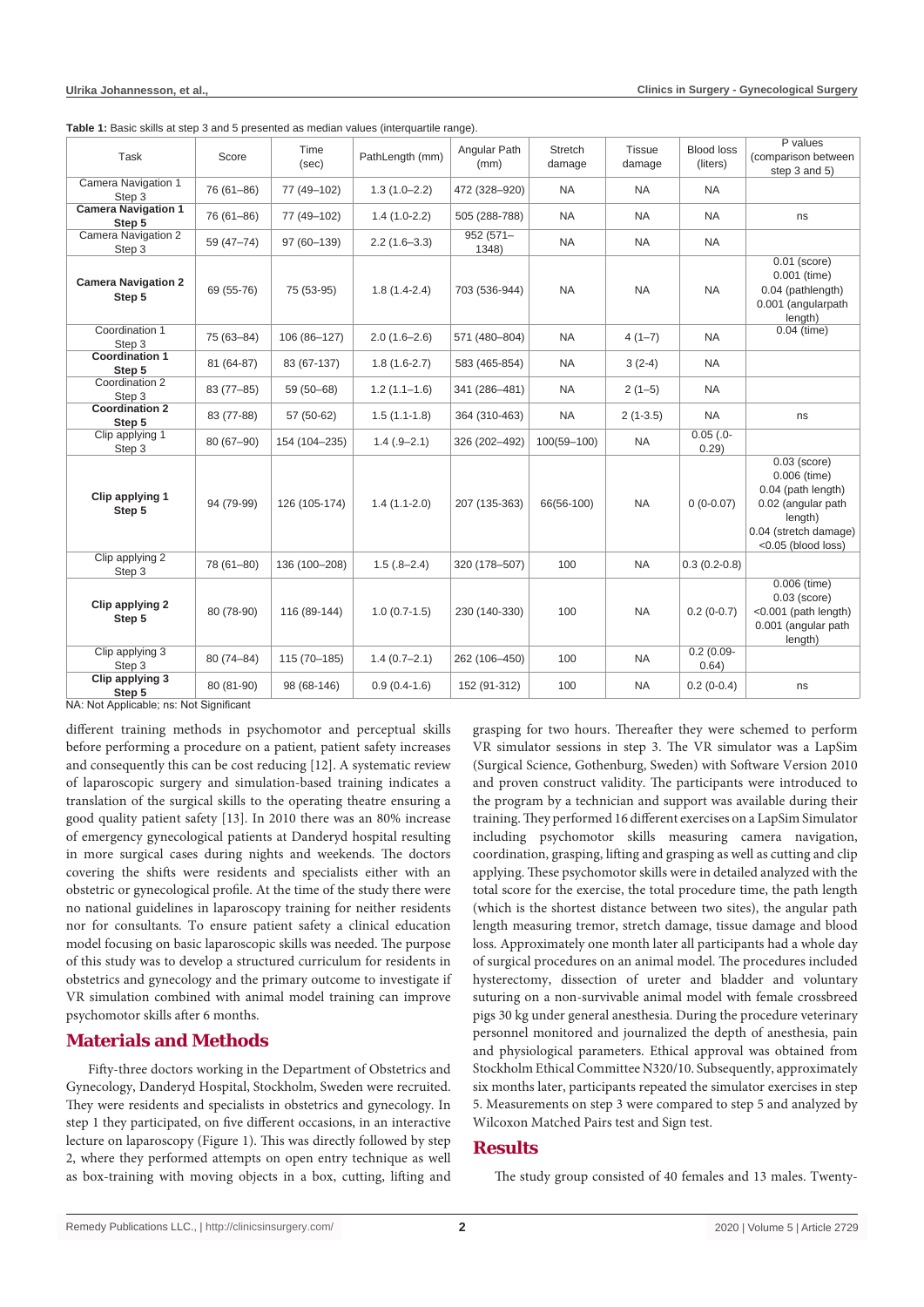| $\frac{1}{2}$ . The contract of the complete $\frac{1}{2}$ of the contract of the contract $\frac{1}{2}$ |                  |                |                     |                             |                              |                                 |                               |                                                                                       |
|----------------------------------------------------------------------------------------------------------|------------------|----------------|---------------------|-----------------------------|------------------------------|---------------------------------|-------------------------------|---------------------------------------------------------------------------------------|
| Task                                                                                                     | Overall<br>score | Time<br>(sec)  | Path Length<br>(mm) | <b>Angular Path</b><br>(mm) | <b>Stretch</b><br>damage (%) | <b>Tissue damage</b><br>(score) | <b>Blood loss</b><br>(liters) | P values (comparison<br>between step 3 and 5)                                         |
| Cutting 1<br>Step 3                                                                                      | 88 (81-95)       | 119 (94-142)   | $1.1$ $(.7-1.6)$    | 300 (211-409)               | 82 (51-100)                  | $3(1-5)$                        | <b>NA</b>                     |                                                                                       |
| <b>Cutting 1</b><br>Step 5                                                                               | 96 (87-100)      | 98 (86-133)    | $1.0(0.8-1.4)$      | 274 (208-381)               | 55 (14-100)                  | $2(0.5-4)$                      | NA                            | $0.05$ (score)<br>0.02 (stretch damage)                                               |
| Cutting 2<br>Step 3                                                                                      | 88 (79-88)       | 94 (77-113)    | $0.9(2.7-.7)$       | 244 (189-335)               | 100                          | $3(1-4)$                        | <b>NA</b>                     |                                                                                       |
| <b>Cutting 2</b><br>Step 5                                                                               | 88 (82-91)       | 98 (70-119)    | $0.9(0.6-1.6)$      | 223 (133-306)               | 100 (78-100)                 | $2(1-4)$                        | NA                            | ns                                                                                    |
| Cutting right<br>Step 3                                                                                  | 91 (86-100)      | 104 (84-135)   | $0.8(0.6-1.0)$      | 209 (161-296)               | 83 (41-100)                  | $1(0-2)$                        | NA                            |                                                                                       |
| <b>Cutting right</b><br>Step 5                                                                           | 89 (87-92)       | 116 (86-132)   | $0.8(0.7-1.2)$      | 203 (169-278)               | 100 (56-100)                 | $0.5(0-2)$                      | NA                            | 0.02 (stretch damage)                                                                 |
| Cuttingleft<br>Step 3                                                                                    | 91 (88-100)      | $95(74 - 111)$ | $0.7(0.6-1.0)$      | 194 (144-260)               | 100 (39-100)                 | $1(0-3)$                        | NA                            |                                                                                       |
| Cuttingleft<br>Step 5                                                                                    | 97 (88-100)      | 81 (65-97)     | $0.7(0.5-0.9)$      | 168 (123-232)               | 48 (29-100)                  | $0.5(0-2)$                      | <b>NA</b>                     | 002 (time)<br>0.03 (path length)                                                      |
| Grasping 1<br>Step 3                                                                                     | $92(76 - 98)$    | $36(27-61)$    | $1.0(0.8-1.4)$      | 258 (179-385)               | <b>NA</b>                    | $3(1-6)$                        | <b>NA</b>                     |                                                                                       |
| Grasping1<br>Step 5                                                                                      | 93 (83-97)       | 43 (26-54)     | $1.0(0.8-1.2)$      | 238 (173-280)               | <b>NA</b>                    | $1(0-4)$                        | NA                            | 0.02 (tissue damage)                                                                  |
| Grasping 2<br>Step 3                                                                                     | 80 (65-88)       | 59 (45-79)     | $1.2(1.0-1.7)$      | 292 (229-409)               | <b>NA</b>                    | $6(3-16)$                       | <b>NA</b>                     |                                                                                       |
| <b>Grasping 2</b><br>Step 5                                                                              | 87 (78-93)       | 44 (38-67)     | $1.1(0.9-1.4)$      | 252 (205-309)               | <b>NA</b>                    | $5(3-16)$                       | <b>NA</b>                     | $0.02$ (score)<br>$0.02$ (time)<br>0.003 (path length)<br>0.009 (angular path length) |
| Lifting and<br>grasping 1<br>Step 3                                                                      | 89 (72-95)       | 94 (81-127)    | $1.4(1.2 - 2.0)$    | 353 (301-458)               | <b>NA</b>                    | $6(3-10)$                       | <b>NA</b>                     |                                                                                       |
| <b>Lifting and</b><br>grasping 1<br>Step 5                                                               | 93 (83-98)       | 80 (68-101)    | $1.4(1.2-1.6)$      | 318 (283-400)               | <b>NA</b>                    | $5(2.5-8.5)$                    | <b>NA</b>                     | $0.04$ (score)<br>0.02 (time)<br>0.04 (angular path length)                           |
| Lifting and<br>grasping 2<br>Step 3                                                                      | 96 (92-99)       | 75 (63-98)     | $1.3(1.2 - 1.5)$    | 305 (275-353)               | <b>NA</b>                    | $3(2-5)$                        | <b>NA</b>                     |                                                                                       |
| <b>Lifting and</b><br>grasping 2<br>Step 5                                                               | 97 (93-99)       | 68 (62-91)     | $1.3(1.2-1.5)$      | 299 (279-349)               | <b>NA</b>                    | $2.5(1-5)$                      | <b>NA</b>                     | ns                                                                                    |
| Lifting and<br>grasping 3<br>Step 3                                                                      | 95 (89-98)       | 84 (71-109)    | $1.3(1.1 - 1.5)$    | 294 (252-354)               | <b>NA</b>                    | $3(1-5)$                        | <b>NA</b>                     |                                                                                       |
| <b>Lifting and</b><br>grasping 3<br>Step 5                                                               | 96 (89-98)       | 80 (69-97)     | $1.3(1.1-1.4)$      | 287 (247-333)               | <b>NA</b>                    | $2(1-6)$                        | <b>NA</b>                     | ns                                                                                    |

**Table 2:** Advanced skills at step 3 and 5 presented as median values (interquartile range).

NA: Not Applicable; ns: Not Significant

four were residents and 29 specialists either with an obstetric or gynecological profile. Median age was 41 years (range 28-65). Thirtynine doctors completed the curriculum. The dropouts were due to maternity leave, change of specialty and loss of motivation. There was a significant improvement in psychomotor skills measuring camera navigation (p=0.001), coordination (p=0.03), grasping (p=0.02), lifting and grasping ( $p=0.02$ ), cutting and clip applying ( $p<0.05$ ) at step 5 compared to step 3 (Table 1 and 2, Figure 2 and 3).

# **Discussion**

Our study demonstrates that virtual reality simulation combined with animal model training can significantly improve psychomotor skills after six months. There was significant improvement in 10 out of 16 different categories; both basic skills such as camera navigation and more advanced skills such as lifting and grasping were ameliorated. The majority enhanced in score and time, indicating that even after some period the most basic psychomotor skills remain. Likewise, in the more advanced procedures such as clip applying, lifting and grasping as well as grasping there were significant development in domains such as instrument path length and angular path length. This study included participants with different abilities and experience of laparoscopic surgery which illustrates the reality at a district general hospital in Sweden. In coordination with a clinical skills center, a



laparoscopic training program can be created and ensure sufficient training [14-16]. The strength of this study is a relative high number of participants and despite some dropouts the majority (74%) completed the curriculum. Earlier studies on validation of curriculum have had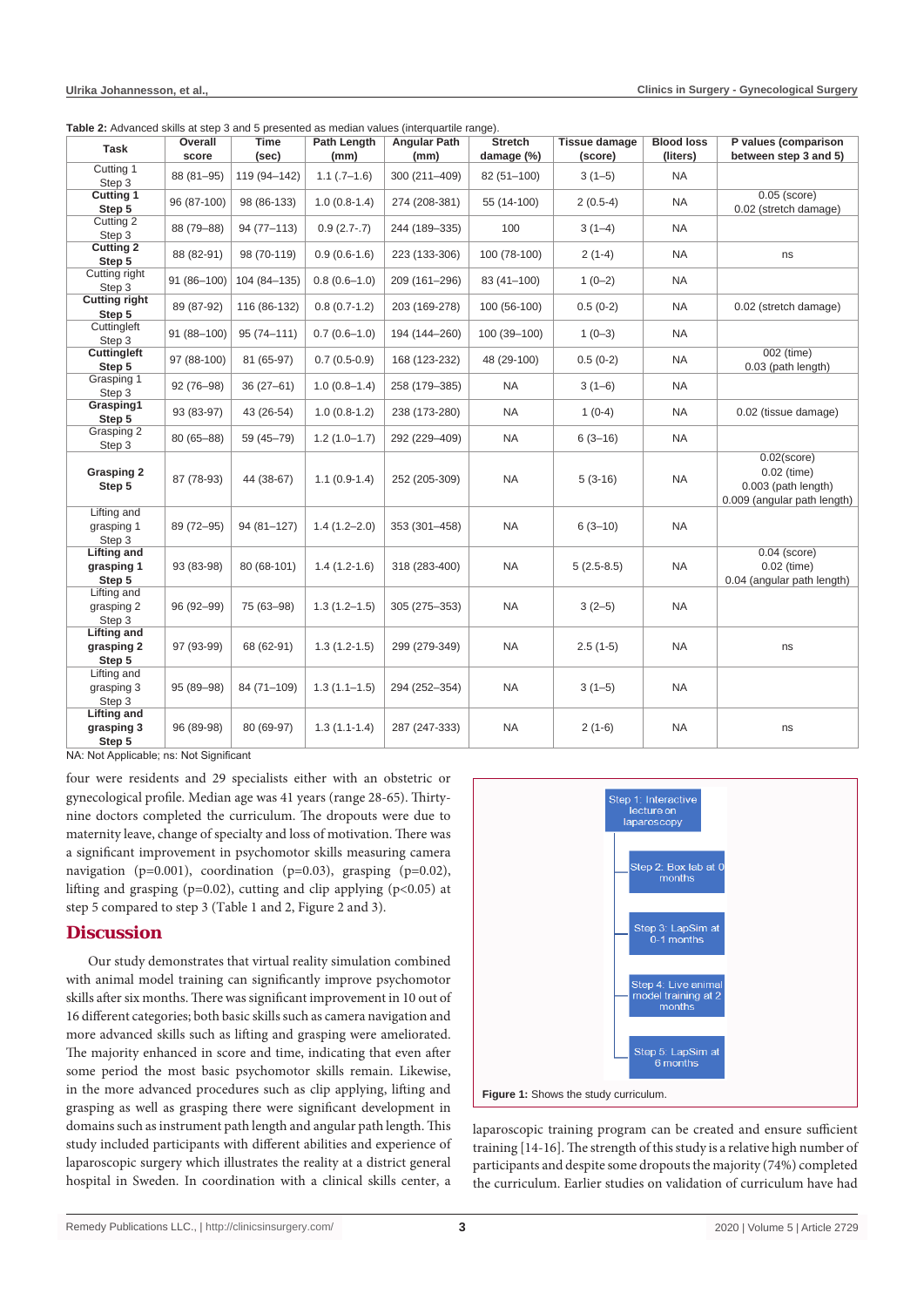

Figure 2: Shows significant reduction in total time (seconds) of camera navigation in step 3 compared to step 5.



fewer completions [17]. Shore et al. [18] developed a standardized laparoscopy curriculum for gynecological residents using Delphi consensus methodology. In our curriculum we combined validated methods to maximize learning. This can be further improved by adding procedural training in VR simulators since this also has resulted in shorter time to reach proficiency [19]. Paschold et al. [20] showed how preconditioning by performing VR simulation directly prior to a live surgery such as laparoscopic appendectomy and Cholecystectomy augments the postoperative results. Another perspective is to add the effects of competition to the box and/or VR simulator training which might lead to improved dexterity and enhanced performance [21]. A standardized assessment of the interactive lecture and box training in step 1 and 2 would also have made the study more replicable. One limitation of this study is the lack of randomization. There are some randomized controlled trials in gynecological laparoscopy, but the majority compares box training and VR simulation [9,12,22]. However, a randomization at our clinic would have resulted in several small groups and consequently less ability to show statistical differences. Another limitation is the combination of various methods. We cannot rule out that the improved psychomotor skills can be due to the animal model training which occurred at step 4. Another perspective is the possibility of increasing amount of real laparoscopic procedures between step 2 and step 5. Nonetheless, by performing different modalities in training and establishing a standardized assessment of these further increases patient safety [23]. By testing procedures on an animal model followed by training with or without VR simulator Nickel et al. could not show any benefit from VR training [24]. An RCT on laparoscopic salpingectomy on live patients, where the intervention group completed simulation procedures on a porcine cadaver prior to patient surgery, showed

improved surgical technique [25]. Since development of surgical skills also is dependent on judgment and competence this has not been measured in our curriculum. In conclusion, this prospective cohort study shows that VR simulation combined with animal model training can significantly improve laparoscopic psychomotor skills after 6 months. By using our curriculum patient safety may increase in larger clinics where there is a need for emergency gynecological laparoscopy. Further studies are required to measure the duration and quality of improvement.

# **Conclusion**

Laparoscopic virtual reality simulation combined with animal model training may significantly improve psychomotor skills after 6 months.

#### **References**

- 1. [Gaitán HG, Reveiz L, Farquhar C, Elias VM. Laparoscopy for the](http://www.ncbi.nlm.nih.gov/pubmed/24848893)  [management of acute lower abdominal pain in women of childbearing age.](http://www.ncbi.nlm.nih.gov/pubmed/24848893)  [Cochrane Database Syst Rev. 2014;\(5\):CD007683.](http://www.ncbi.nlm.nih.gov/pubmed/24848893)
- 2. [Wong JMK, Bortoletto P, Tolentino J, Jung MJ, Milad MP. Urinary Tract](http://www.ncbi.nlm.nih.gov/pubmed/29215524)  [Injury in Gynecologic Laparoscopy for Benign Indication: A Systematic](http://www.ncbi.nlm.nih.gov/pubmed/29215524)  [Review. Obstet Gynecol. 2018;131\(1\):100-8.](http://www.ncbi.nlm.nih.gov/pubmed/29215524)
- 3. [Llarena NC, Shah AB, Milad MP. Bowel injury in gynecologic laparoscopy:](https://www.ncbi.nlm.nih.gov/pubmed/26000512)  [A systematic review. Obstet Gynecol. 2015;125\(6\):1407-17](https://www.ncbi.nlm.nih.gov/pubmed/26000512)
- 4. [Larsen CR, Grantcharov T, Aggarwal R, Tully A, Sørensen JL, Dalsgaard](https://www.ncbi.nlm.nih.gov/pubmed/16823649)  [T, et al. Objective assessment of gynecologic laparoscopic skills using the](https://www.ncbi.nlm.nih.gov/pubmed/16823649)  [LapSimGyn virtual reality simulator. Surg Endosc. 2006;20\(9\):1460-6.](https://www.ncbi.nlm.nih.gov/pubmed/16823649)
- 5. [Vapenstad C, Buzink SN. Procedural virtual reality simulation in](https://www.ncbi.nlm.nih.gov/pubmed/22956001)  [minimally invasive surgery. Surg Endosc. 2013;27\(2\):364-77.](https://www.ncbi.nlm.nih.gov/pubmed/22956001)
- 6. [Larsen CR, Soerensen JL, Grantcharov TP. Effect of virtual reality](https://www.bmj.com/content/338/bmj.b1802)  [training on laparoscopic surgery: Randomised controlled trial. BMJ.](https://www.bmj.com/content/338/bmj.b1802)  [2009;338:b1802.](https://www.bmj.com/content/338/bmj.b1802)
- 7. [Larsen CR, Oestergaard J, Ottesen BS, Soerensen JL. The efficacy of](https://www.ncbi.nlm.nih.gov/pubmed/22693954)  [virtual reality simulation training in laparoscopy: a systematic review of](https://www.ncbi.nlm.nih.gov/pubmed/22693954)  [randomized trials. Acta Obstet Gynecol Scand. 2012;91\(9\):1015-28.](https://www.ncbi.nlm.nih.gov/pubmed/22693954)
- 8. [Gurusamy KS, Nagendran M, Toon CD, Davidson BR. Laparoscopic](http://www.ncbi.nlm.nih.gov/pubmed/24585169)  [surgical box model training for surgical trainees with limited prior](http://www.ncbi.nlm.nih.gov/pubmed/24585169)  [laparoscopic experience. Cochrane Database Syst Rev. 2014;\(3\):CD010478.](http://www.ncbi.nlm.nih.gov/pubmed/24585169)
- 9. [Akdemir A, Sendag F, Oztekin MK. Laparoscopic virtual reality simulator](https://www.ncbi.nlm.nih.gov/pubmed/24576509)  [and box trainer in gynecology. Int J Gynaecol Obstet. 2014;125\(2\):181-5.](https://www.ncbi.nlm.nih.gov/pubmed/24576509)
- 10. [La Torre M, Caruso C. The animal model in advanced laparoscopy resident](https://www.ncbi.nlm.nih.gov/pubmed/23751991)  [training. Surg Laparosc Endosc Percutan Tech. 2013;23\(3\):271-5.](https://www.ncbi.nlm.nih.gov/pubmed/23751991)
- 11. [Lim CP, Roberts M, Chalhoub T, Waugh J, Delegate L. Cadaveric surgery](https://www.ncbi.nlm.nih.gov/pubmed/29386989)  [in core gynecology training: A feasibility study. Gynecol Surg. 2018;15\(1\):4.](https://www.ncbi.nlm.nih.gov/pubmed/29386989)
- 12. [Shore EM, Grantcharov TP, Husslein H, Shirreff L, Dedy NJ, McDermott](https://www.ncbi.nlm.nih.gov/pubmed/27131588)  [CD, et al. Validating a standardized laparoscopy curriculum for](https://www.ncbi.nlm.nih.gov/pubmed/27131588)  [gynecology residents: A randomized controlled trial. Am J Obstet Gynecol.](https://www.ncbi.nlm.nih.gov/pubmed/27131588)  [2016;215\(2\):204.e1-204.e11.](https://www.ncbi.nlm.nih.gov/pubmed/27131588)
- 13. [Vanderbilt AA, Grover AC, Pastis NJ, Feldman M, Granados DD,](https://www.ncbi.nlm.nih.gov/pubmed/25716408)  [Murithi LK, et al. Randomized controlled trials: A systematic review of](https://www.ncbi.nlm.nih.gov/pubmed/25716408)  [laparoscopic surgery and simulation-based training. Glob J Health Sci.](https://www.ncbi.nlm.nih.gov/pubmed/25716408)  [2014;7\(2\):310-27.](https://www.ncbi.nlm.nih.gov/pubmed/25716408)
- 14. [Burden C, Oestergaard J, Larsen CR. Integration of laparoscopic virtual](https://www.ncbi.nlm.nih.gov/pubmed/22039886)[reality simulation into gynaecology training. BJOG. 2011;118:5-10.](https://www.ncbi.nlm.nih.gov/pubmed/22039886)
- 15. [Burden C, Appleyard TL, Angouri J, Draycott TJ, McDermott L, Fox R.](https://www.ncbi.nlm.nih.gov/pubmed/23932183)  [Implementation of laparoscopic virtual-reality simulation training in](https://www.ncbi.nlm.nih.gov/pubmed/23932183)  [gynaecology: A mixed-methods design. Eur J Obstet Gynecol Reprod Biol.](https://www.ncbi.nlm.nih.gov/pubmed/23932183)  [2013;170\(2\):474-9.](https://www.ncbi.nlm.nih.gov/pubmed/23932183)